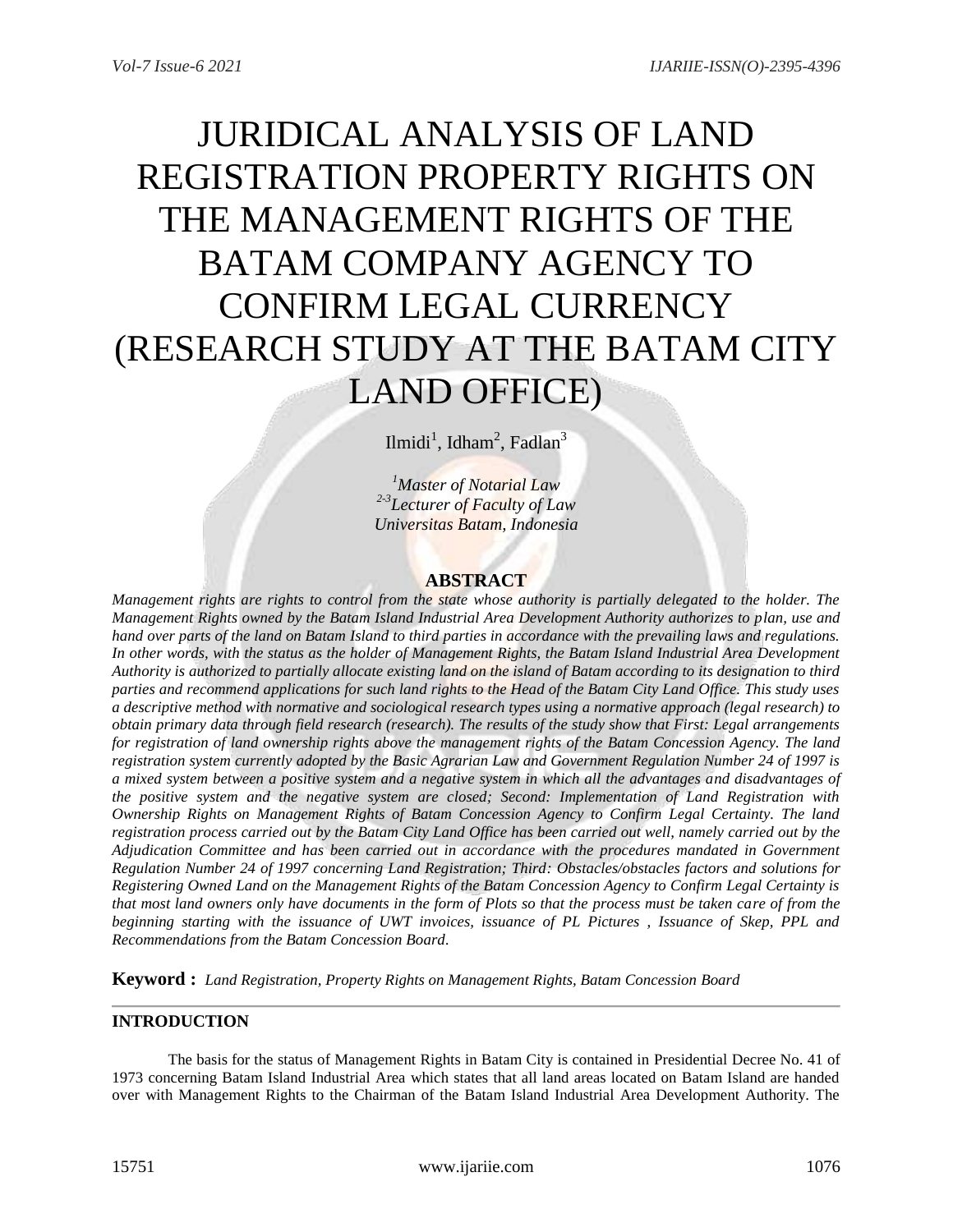Batam Island Industrial Area Development Authority, or also known as the Batam Authority is the authority responsible for the development and growth of industrial areas on Batam Island. The Management Right owned by the Batam Authority gives the authority to plan, use and hand over parts of the land on the island of Batam to third parties in accordance with the provisions of the applicable laws. In other words, with the status as the holder of Management Rights, the Batam Authority is authorized to partially allocate land on the island of Batam according to its designation to third parties and recommend applications for such land rights to the Head of the Batam City Land Office. Thus, there are differences in technical procedures in managing land rights in Batam City, whose land status is Management Rights land with other regions in Indonesia whose land status is state land. In areas where the status of the land is state land, the land certification process can be carried out in a simple manner, namely, from the basis of rights, it can be directly applied to the local Land Office. Meanwhile, for areas whose land status is Land with Management Rights such as in Batam City, the land certification process is first carried out through a request for land allocation first to the holder of Management Rights, which in this case is the Batam Authority.

In its development, the Batam Authority was later changed to the Batam Free Trade Area and Free Port Concession Agency, or also known as the Batam Concession Agency or BP Batam for short based on the Government Regulation of the Republic of Indonesia Number 46 of 2007 concerning Free Trade Zone and Free Port of Batam. One of the transitional provisions in the Government Regulation states that the Management Rights over land under the authority of the Batam Island Industrial Area Development Authority shall be transferred to the Batam Free Trade Area and Free Port Concession Agency. Based on the provisions in the Basic Agrarian Law (UUPA), various types of land rights that can be granted and owned by individuals or legal entities are: Ownership Rights (HM), Business Use Rights (HGU), Building Use Rights (HGB) , Right to Use (HP), Right to Rent, Right to Open Land, Right to Collect Forest Products and other rights of a temporary nature (Sholih Mu'adi, 2010). Based on the author's knowledge, in Batam City itself there are several types of land rights owned by individuals or legal entities, which are stated in the form of a certificate issued by the Batam City Land Office. The land rights include Ownership Rights, Building Use Rights and Use Rights. Of the many types of land rights issued on the Management Rights of the Batam Concession Agency, the author is interested in studying further about the existence of land with Proterty Rights status.

When viewed from a regulatory point of view, there are no Ownership Rights over Management Rights. At least this is contained in Government Regulation No. 40 of 1996 concerning Cultivation Rights, Building Use Rights and Land Use Rights which states that basically land rights that can be granted on Management Rights land are Building Use Rights and Use Rights. In addition, the provisions contained in Presidential Decree No. 41/1973 concerning Batam Island Industrial Area states that the Management Right authorizes the Chairman of the Batam Authority to hand over parts of the land to third parties with Use Rights. In fact, according to the Head of the Batam City Land Office at the time, Asnaedi there were 14,571 property rights certificates that had been issued by the Batam City Land Office. If traced back, the issuance of Certificates of Ownership in Batam City began with the existence of the State Minister of Agrarian Affairs/Head of the National Land Agency Number 6 of 1998 concerning the Granting of Certificates of Ownership for Residential Houses on land with an area of 600 square meters and below. The decision of the State Minister for Agrarian Affairs/Head of the National Land Agency was then followed up with a Decree No. 734/UM-KPTS/XII/1998 concerning Issuance of Recommendation Certificate of Ownership for Residential Houses which was signed by Ismeth Abdullah, Chairman of the Batam Authority at the time.

In the decree signed by the Chairman of the Batam Authority, it is stated that the Batam Authority can hand over the land area of Management Rights and provide recommendations to the Batam City National Land Agency to issue a certificate of Ownership for settlements with a land area of less than 600 square meters. This certificate of ownership rights for settlements is given to people who own houses with a simple house classification. The existence of a discourse to reduce the status of the certificate of Hak Milik to be Hak Guna Bangunan which was rolled out by the Batam Concession Agency is a follow-up to the recommendation given by Commission IV of the House of Representatives of the Republic of Indonesia regarding the certificate of Ownership that has been issued by the National Land Agency of Batam City on land Batam Concession Agency Management Rights by issuing a notification letter to the Batam City National Land Agency numbered B/3722/A3.4/KL.00.01/8/2019. There are two important points in the recommendations of Commission IV of the House of Representatives of the Republic of Indonesia, namely the reduction of Ownership Rights to Building Use Rights to comply with the provisions contained in Article 21 and Article 41 of Government Regulation Number 40 of 1996 concerning Hak Guna Usaha, Hak Guna Bangunan and Hak Guna Bangunan. Use Over Ground. The second point states that in order to follow up the process of degrading the status of Hak Milik to Hak Guna Bangunan, the Batam Concession Agency will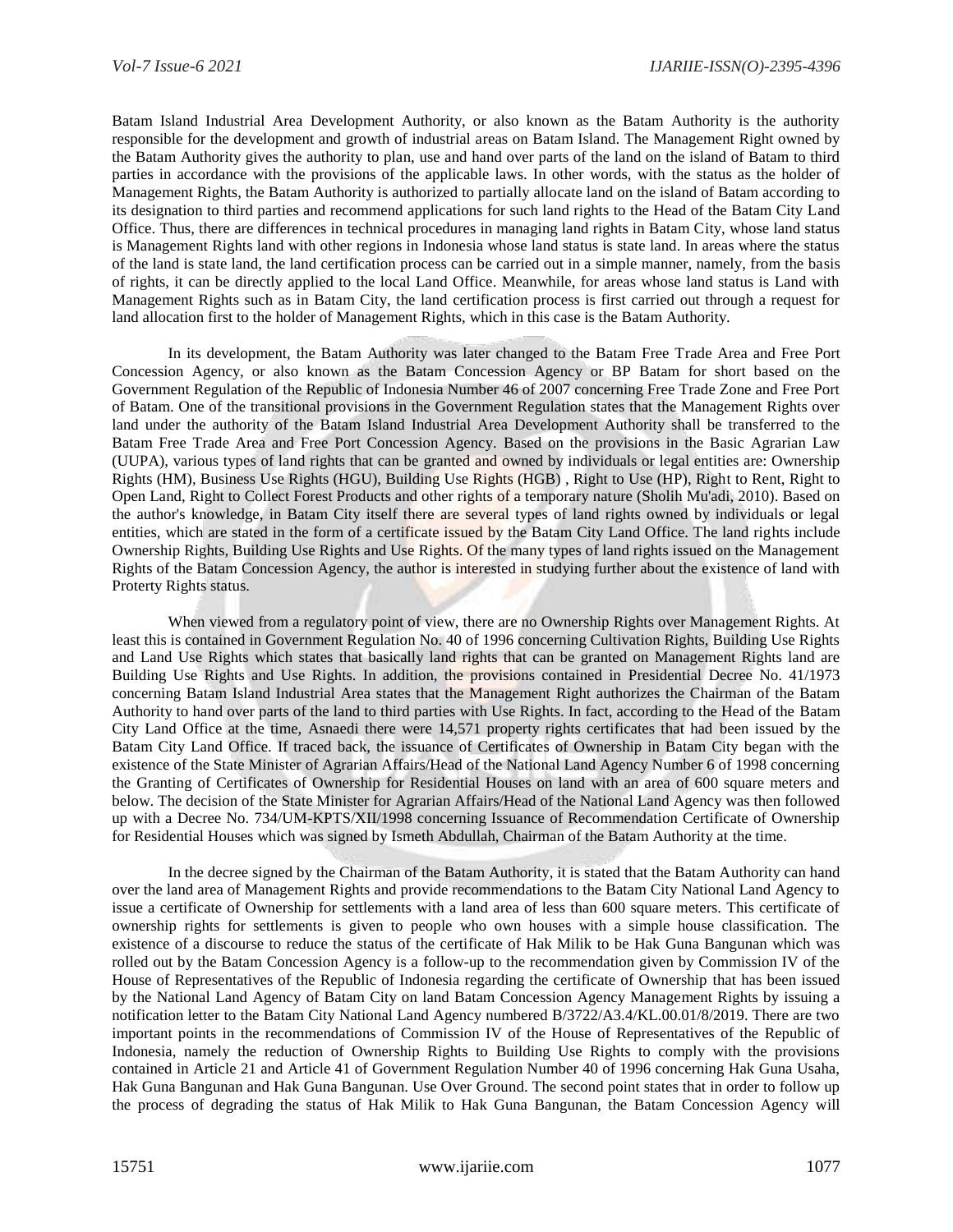implement it in accordance with applicable regulations. The discourse on the reduction of Ownership Rights to Building Use Rights carried out by the Batam Concession Agency is of course inversely proportional to the essence of Hak Milik which is a hereditary right, the strongest and most fulfilled. In fact, the purpose of the community who manages to increase their land rights from Hak Guna Bangunan to Hak Milik is to strengthen legal certainty over the land they own to become stronger without having to renew the validity period of their rights at a certain time by paying the Annual Mandatory Money (UWT).

# **LITERATURE REVIEW Literature / Theory**

The Grand Theory for writing this thesis using the theory of Utilitarianism is a reaction to the metaphysical and abstract characteristics of legal philosophy in the eighteenth century. (Idham, 2014). Jeremy Bentham. as its discoverer points much of his work to severe criticisms of the entire conception of natural law. Bentham is not satisfied with the vagueness and imprecision of theories of natural law, where Utilitarianism presents one of the periodic movements from the abstract to the concrete, from the idealistic to the materialistic, from the a priori to the experiential. This flow movement is expressions/demands with the characteristics of the nineteenth century. According to this school, the purpose of law is to provide as much benefit and happiness as possible to citizens, which is based on a social philosophy which reveals that every citizen craves happiness, and the law is one of its tools.

Middle Theory In this thesis the author uses the middle theory the author uses using the legal system theory from W. Friedmen that the effectiveness and success of law enforcement depends on three elements of the legal system, namely the legal structure (structure of law), legal substance (substance of the law) and legal culture. The legal structure concerns law enforcement officers, the legal substance includes legislation and legal culture is a living law adopted in a society. The structure of the legal system consists of the following elements, the number and size of courts, their jurisdiction (including the types of cases they are authorized to hear), and the procedure for appeals from court to court. Structure also means how the legislature is organized, what the President can and cannot do, procedures are followed by the police and so on. Thus, the legal structure (legal structure) consists of existing legal institutions intended to carry out existing legal instruments.

According to Talcott Parson, there are four important functions that are absolutely needed for all social systems, including adaptation (A), goal attainment (G), integration (I), and latency (L). These four functions must be owned by all systems in order to survive, the explanation is as follows: Adaptation is a very important function here the system must be able to adapt by tackling critical external situations, and the system must be able to adapt to the environment and can adapt to the environment. for his needs;

# **LITERATURE CONCEPT Land Registration of Ownership**

Article 1 point 1 of the Government Regulation of the Republic of Indonesia Number 24 of 1997 concerning Land Registration states that land registration is a series of activities carried out by the government continuously, continuously and regularly, including collection, processing, bookkeeping, and presentation and maintenance of physical data and juridical data. in the form of maps and lists, regarding plots of land and units of flats, including the provision of certificates of proof of rights for parcels of land that already have rights and Ownership Rights on flat units as well as certain rights that encumber them. (Sukarno Aburaera, 2015). Land registration activity is an administrative activity carried out by the owner of land rights, both in the transfer of rights or the granting and recognition of new rights. The registration activity provides a clarity on the status of the land.

Owner right is a type of land right known in the Basic Agrarian Law (UUPA). The definition of property rights based on the provisions of the Basic Agrarian Law is that property rights are hereditary, strongest and most complete rights that people can have on land..

## **Batam Concession Agency Manaement Rights**

Management right is the right of control from the state whose authority is partially delegated to the holder to plan the designation and use of land, use the land for the purposes of carrying out its duties, hand over parts of the land to third parties and/or cooperate with third parties. (Idham, 2013).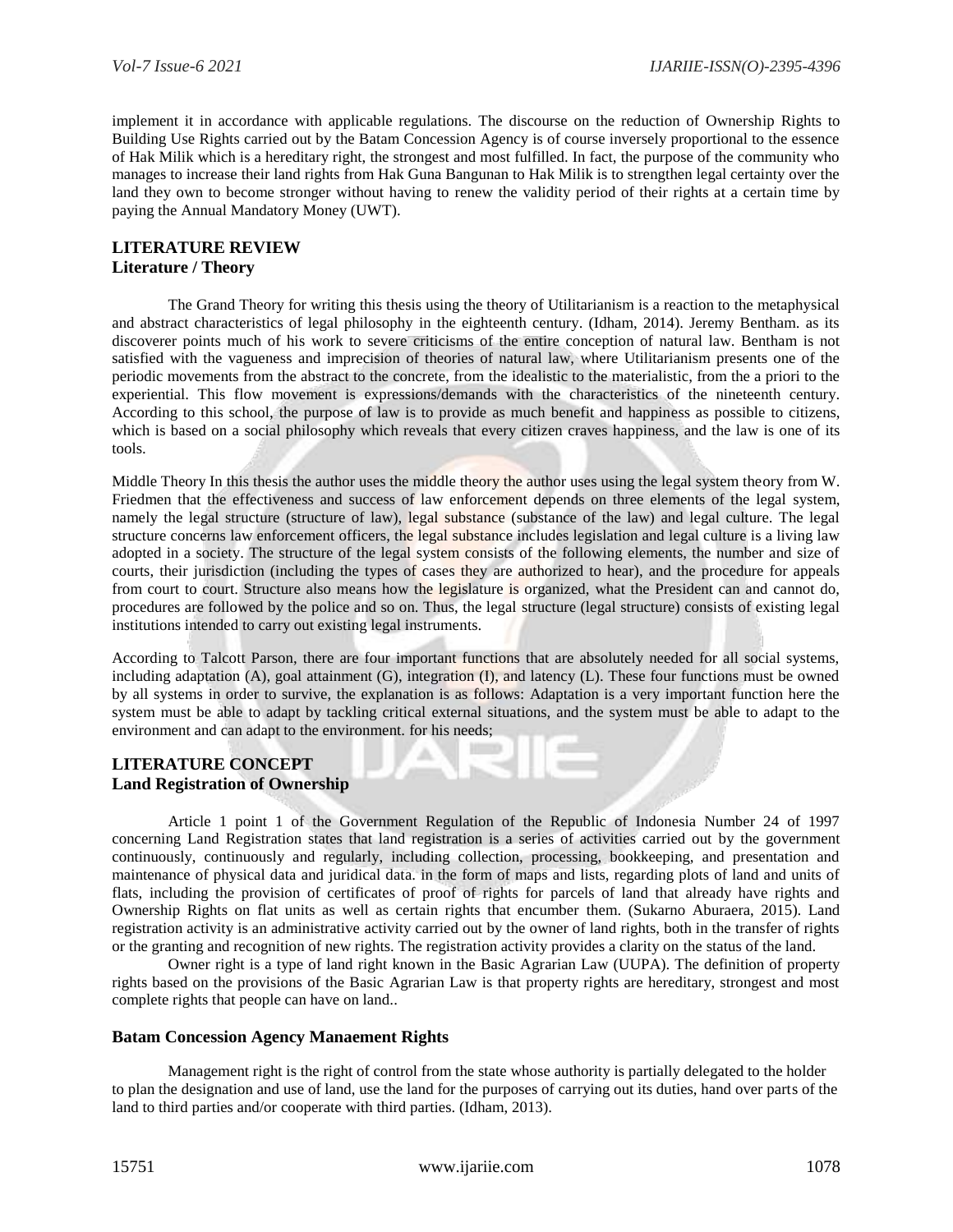The Batam Concession Agency, formerly known as the Batam Island Industrial Area Development Authority or also known as the Batam Authority, is the authority responsible for the growth and development of industrial areas on Batam Island. The Batam Authority was later changed to the Batam Free Trade Area and Free Port Concession Agency or also called the Batam Concession Agency based on the Government Regulation of the Republic of Indonesia Number 46 of 2007 concerning Batam Free Trade Area and Free Port. One of the transitional provisions in the Government Regulation states that the Management Rights over land under the authority of the Batam Island Industrial Area Development Authority shall be transferred to the Batam Free Trade Area and Free Port Concession Agency. In other words, the Management Right of the Batam Concession Agency is the right to control land by the state whose authority is given to the Batam Concession Agency as the agency responsible for the development of industrial areas as well as the free trade area and free port of Batam to plan the allocation and use of land on Batam Island, using the land. for the purpose of carrying out their duties and handing over parts of the land to third parties to be used in accordance with their designation.

# **Ownership of Land Rights**

Ownership to land that occur because of the provisions of the Act means the Law that stipulates the property rights. For example, ownership rights to land that come from the conversion of land that used to belong to adat, this right adjustment also occurs in land rights that are subject to Western law (eigendom, Erfpacht, and opstal). The conversion of Western rights can be property rights, Cultivation Rights, Building Use Rights, and Use Rights based on the provisions of the conversion of the BAL. (Boedi Harsono, 2014). According to Article 20 paragraph (1) of the LoGA, the definition of property rights is as follows: hereditary, strongest and most complete rights that can be owned by people on land, keeping in mind the provisions in Article 6. other. Property rights are hereditary, strongest and fullest rights that people can have on land. The granting of this attribute does not mean that the right is an absolute, unlimited and inviolable right. The words hereditary mean that land ownership rights do not only last for the life of the right holder, but if a legal event occurs, namely with the death of the right holder, it can be continued by the heirs. The strongest word means that property rights to land can be encumbered with other land rights, for example, encumbered with building use rights, usufructuary rights, and other rights. Ownership rights to this land must be registered. While the word full means that the land ownership rights have given broad authority to the right holder in terms of using the land.

## **DISCUSSION**

## **1. LEGAL ARRANGEMENTS FOR LAND REGISTRATION OF OWNERSHIP RIGHTS OVER THE MANAGEMENT RIGHTS OF THE BATAM CONCESSION AGENCY**

The legal arrangements in this study include: the 1945 Constitution of the Republic of Indonesia; Basic Agrarian Law Number 5 of 1960 (State Gazette of the Republic of Indonesia 1960 Number 10); Law of the Republic of Indonesia Number 33 of 1954 concerning Deputy Notaries and Temporary Deputy Notaries in the State Gazette of the Republic of Indonesia (LNRI) of 1954 Number 101 and Supplement to the State Gazette of the Republic of Indonesia (TLNRI) Number 700; Law Number 14 of 1985 concerning the Supreme Court, in the State Gazette of the Republic of Indonesia (LNRI) of 1985 Number 73, and Supplement to the State Gazette of the Republic of Indonesia (TLNRI) Number 3316; Law Number 30 of 2004 concerning the Position of a Notary, in the State Gazette of the Republic of Indonesia (LNRI) of 2004 Number 117, and Supplement to the State Gazette of the Republic of Indonesia (TLNRI) Number 4432; Law Number 2 of 2014 concerning Amendments to Law Number 30 of 2004 concerning the Position of Notary (UUJN-P), in the State Gazette of the Republic of Indonesia (LNRI) of 2014 Number 3, and Supplement to the State Gazette of the Republic of Indonesia (TLNRI) Number 5491 ; Presidential Decree No. 41/1973 concerning Batam Island Industrial Area; Regulation of the Minister of Agrarian Affairs/Head of the National Land Agency Number 9 of 1999 concerning Procedures for Granting and Canceling State Land Rights and Management Rights. Civil Code (KUHPerdata).

The legal basis for the implementation of spatial planning in Indonesia is regulated by Law Number 26 of 2007 concerning Spatial Planning which was passed in Jakarta on April 26, 2007. The regulatory directions of this Law are: (1) To strengthen national resilience based on the insight of the archipelago, for the sake of maintain harmony and integration between regions and between the center and regions so as not to create gaps in the implementation of a comprehensive, holistic, coordinated, integrated, effective, and efficient spatial arrangement by taking into account political, economic, social, cultural, defense, security and environmental factors; (2) Spatial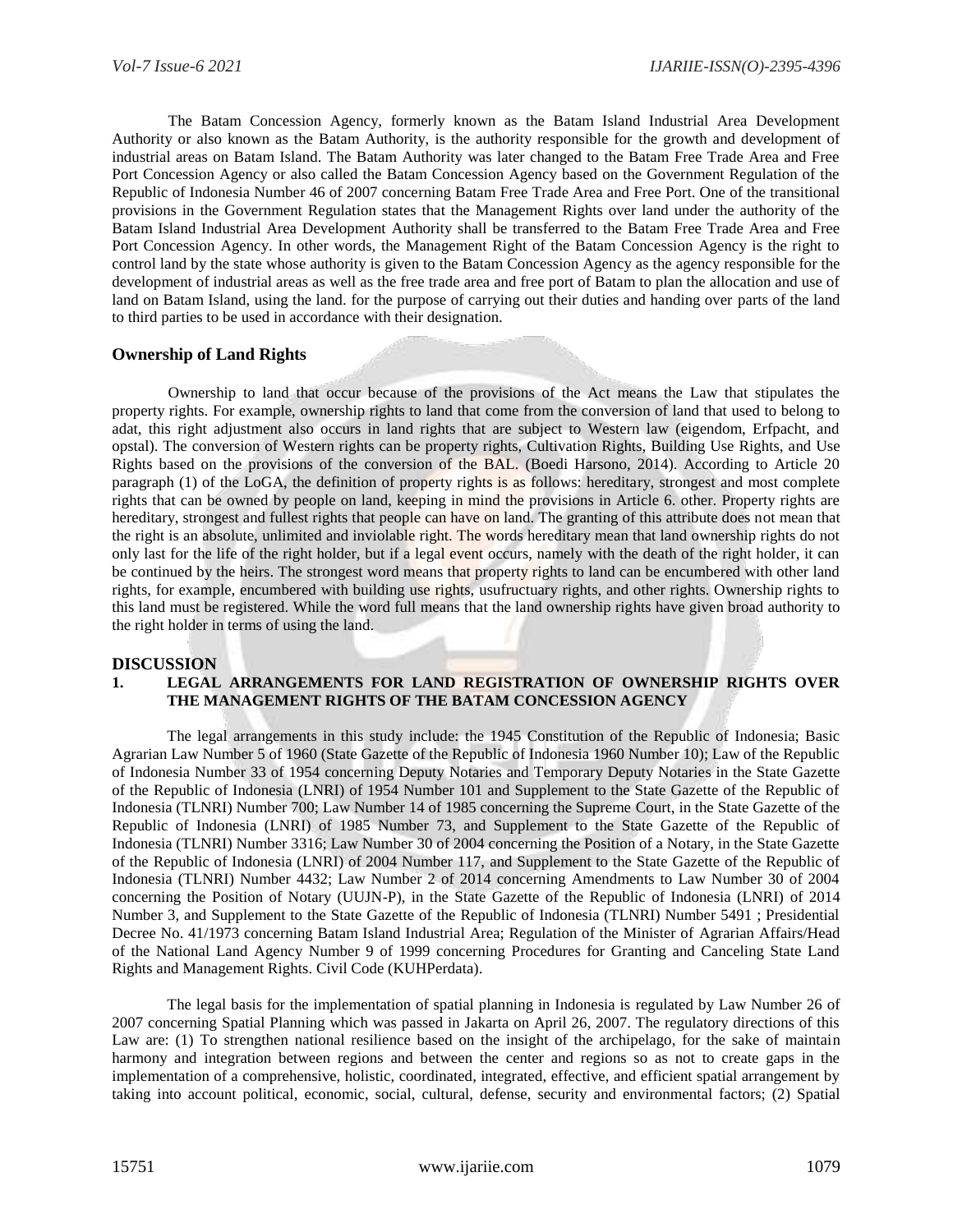planning that can harmonize the natural environment and the artificial environment, and the integration of their use; (3) Provide protection for the function of space and prevention of negative impacts on the environment due to the use of space; and (4) Spatial planning is based on a systems approach, the main functions of the area, administrative areas, regional activities, and the strategic value of the area. Spatial planning activities consist of 3 (three) interrelated activities, namely: spatial planning, spatial use and control of space utilization through spatial planning products in the form of Regional Spatial Plans (RTRW) which hierarchically consist of National Spatial Plans. (RTRWN), Provincial Spatial Planning (RTRWP), and Regency/City Spatial Planning (Regency/City RTRW).

The community must be able to verify again on the land certificate you have, what is the status of the land rights, which we can inform you to the best of our knowledge that the regulation of land rights in the form of Hak Milik (HM) over Management Rights (HPL) has been regulated in a Ministerial Regulation. Domestic Affairs Number 1 of 1977 concerning Procedures for Application and Settlement of the Granting of Rights to Parts of Land with Management Rights and their Registration, but now it has been revoked by the issuance of Regulation of the State Minister of Agrarian Affairs/Head of the National Land Agency. 9 of 1999 concerning Procedures for Granting and Cancellation of State Land Rights and Management Rights, in which the Legislation which further regulates Property Rights (HM) over Management Rights (HPL) has not been reissued. Thus, the Ownership Rights (HM) above the Management Rights (HPL) which can be guaranteed with Mortgage Rights (HT) have not been explicitly regulated. Considering that Hak Milik (HM) is a hereditary, strongest and most complete right that can be owned by a person on land and Hak Milik (HM) can be used as debt security by being encumbered with Mortgage Rights (HT), this is as regulated in Article 20 and Article 25 of the Law. -Law Number 5 of 1960 concerning Basic Regulations on Agrarian Principles. Furthermore, we consider that Property Rights (HM) above Management Rights (HPL) can be analogous to the arrangement of Building Use Rights (HGB)/Use Rights (HP) over Management Rights (HPL), as stipulated in Government Regulation Number 40 of 1996 regarding Business Use Rights, Building Use Rights and Land Use Rights, that Building Use Rights (HGB)/Hak Use (HP) over Management Rights (HPL) can be charged with Mortgage Rights (HT) after obtaining written approval from the Management Rights holders (HPL). Property rights are hereditary, strongest and fullest rights that people can have on land. This right can be transferred and transferred to another party. Only Indonesian citizens can have property rights. The government also establishes legal entities that can have property rights and the conditions. Foreigners who acquire property rights due to inheritance without a will or mixing of assets due to marriage, as well as Indonesian citizens who have property rights and lose their citizenship are obliged to relinquish those rights within one year from the acquisition of said rights or loss of citizenship. If after this period of time, the right of ownership is not relinquished, then the right is nullified by law and the land falls to the state, provided that the rights of the other party that burdens it continue to exist. As long as a person in addition to his Indonesian citizenship has foreign citizenship, then he also cannot own land with property rights. Property rights are nullified if: A. the land falls to the state due to: (1) revocation of rights; (2) voluntary surrender by the owner; (3) abandoned, or (4) foreigners who get it based on inheritance or mixed assets due to marriage, loss of citizenship, as well as buying and selling, exchanging, giving, giving by will, and other acts intended to transfer property rights to foreigners , to a citizen who in addition to his Indonesian citizenship has foreign citizenship or to a legal entity not determined by the government.

## **2. IMPLEMENTATION OF LAND REGISTRATION OF OWNERSHIP RIGHTS ON BATAM CONCESSION BOARD MANAGEMENT RIGHTS TO CONFIRM LEGAL CERTAINTY (RESEARCH STUDY AT THE BATAM CITY LAND OFFICE)**

The Certificate of Ownership issued is valid as stipulated in the Basic Agrarian Law (UUPA). The ownership rights to the land that have been issued are valid as stipulated by the Basic Agrarian Law (UUPA), thus the ownership rights to the land are not included in the supervision of the Batam Concession Agency's land authority, because of the definition and nature of land ownership rights. mentioned in Article 20 paragraph (1) of the Basic Agrarian Law (UUPA) is a hereditary right, the strongest, and the fullest.

Because, the authority is not part of the authority of the Batam Concession Board. So that the ownership rights to land that have been issued are fully valid because the Basic Agrarian Law (UUPA) clearly and clearly emphasizes its power. The researcher then tries to find out whether there is a possibility for the issued land ownership rights to be canceled considering this happened because of mistakes made by the Batam Authority in the past in interpreting and implementing the mandate of the existing laws and regulations. Again, the researcher sought to find out about this, which stated that at this time there was no discourse from the Batam Concession Agency to apply for the cancellation of the issued Property Rights. The author is of the opinion that it is possible that one day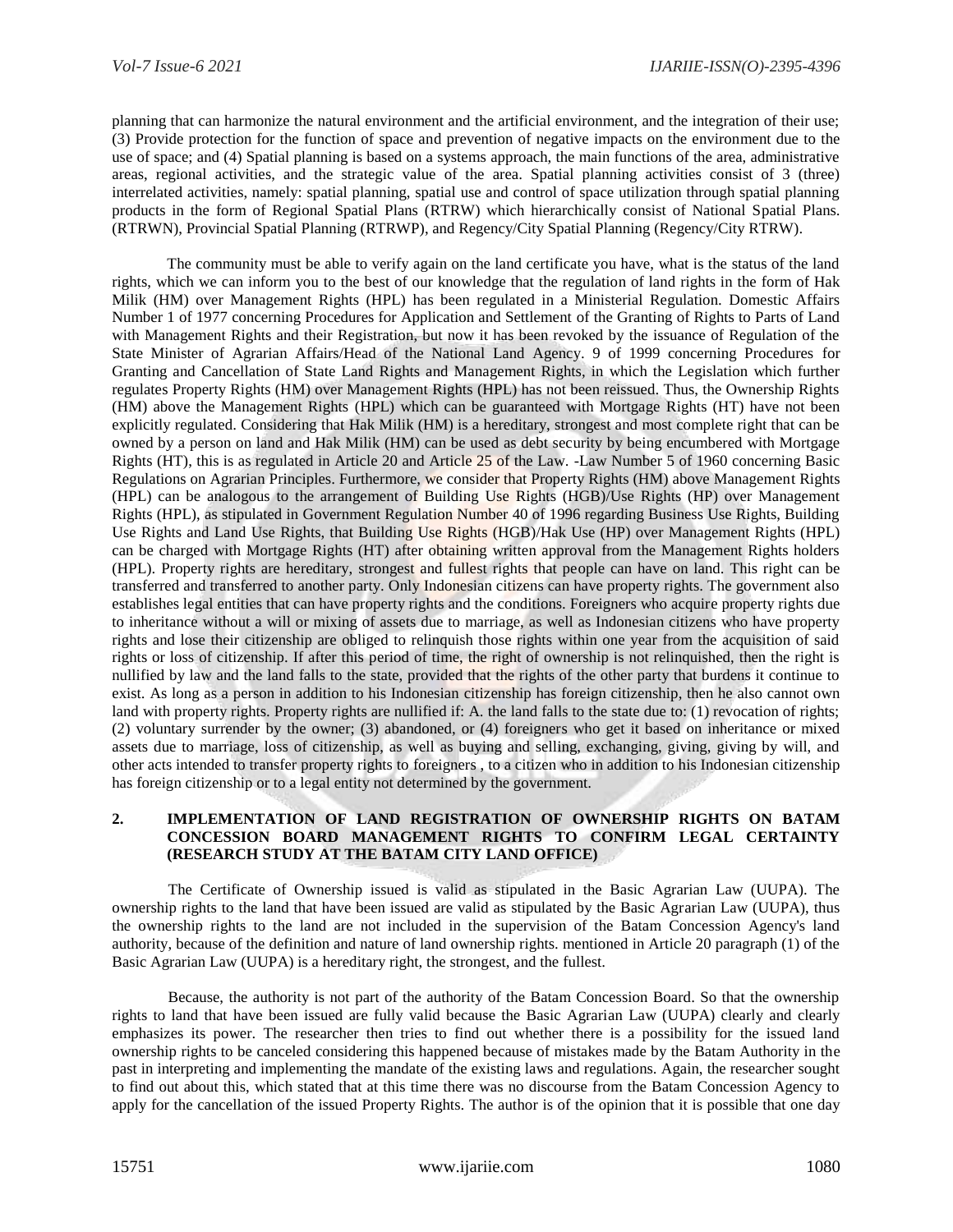the interested parties may submit a request for cancellation through the Head of the National Land Agency in accordance with the prevailing laws and regulations. Personally, he is of the opinion that, even if the Batam Concession Board in this case is one of the parties concerned, then on the basis of Regulation of the Minister of Agrarian Affairs Number 9 of 1999 concerning Procedures for Granting and Cancellation of State Land Rights and Management Rights as stated in Article 106 to Article 107, namely the cancellation of land rights due to errors in the application of the legislation in this case applying the Decree of the State Minister of Agrarian Affairs/Head of the National Land Agency (BPN) Number 6 of 1998 concerning the Granting of Ownership Rights to Land for Residential Houses in Batam City which was formed under the legal umbrella of Presidential Decree No. 41/1973 Juncto Decree of the Minister of Home Affairs No. 43/1977.

#### **3. OBSTACLES/BARRIERS AND SOLUTIONS FOR LAND REGISTRATION WITH OWNERSHIP RIGHTS ON MANAGEMENT RIGHTS OF THE BATAM CONCESSION AGENCY TO CONFIRM LEGAL CERTAINTY (RESEARCH STUDY AT THE BATAM CITY LAND OFFICE)**

That the transfer can be done by exchanging/moving the land. Juridical control is based on rights protected by law and generally gives the right holder the authority to physically take control of the land being held. However, there is also juridical control which, even though it gives the authority to physically control land that has been acquired, in reality the physical control is carried out by another party. Another definition of the transfer of land rights.

For the circumstances and situations that occurred in the field, the recommendation for a Hak Milik application was issued by the Batam Concession Agency (at that time it was still the Batam Authority), and based on that recommendation, the Batam City Land Office issued a certificate of Ownership. When the Batam Concession Agency stopped granting the recommendation for the Hak Milik application, the status of the existence of the Hak Milik certificate became a dilemma because the Batam Concession Agency had a discourse that it would withdraw the certificate of Ownership in Batam to be demoted to a Hak Guna Bangunan (HGB). In fact, in order to obtain ownership rights on land, the applicant is required to first pay the Non-Tax State Revenue (PNBP), the amount of which was determined based on Government Regulation Number 46 of 2002 concerning Tariffs for Non-Tax State Revenues Applicable to the National Land Agency.

Based on the existing data, presented by the resource person, it was recorded that the issuance of a certificate of ownership by the Batam City Land Office was last carried out in 2007. Generally, Ownership Rights in Batam were obtained through an Application for Enhancement of Rights at the Batam City Land Office, although there were also Ownership Rights issued by the Batam City Land Office. granted directly on the basis of a first-time entitlement application. According to the Batam City National Land Agency, the Certificate of Ownership that has been issued is legal. For parcels of land that have obtained the status as Ownership Rights, the Batam City National Land Agency will enclave or remove them from the Batam Concession Agency's Management Rights area map because they are no longer part of the said Management Rights area.

The practice of registering land with ownership rights over the management rights of the Batam Concession Agency has experienced ups and downs due to several factors, one of which is the regulations governing this matter. According to the Batam Concession Board, the granting of Ownership Rights over the Management Rights of the Batam Concession Agency is a practice that is not in accordance with the prevailing laws and regulations. For this reason, the Batam Concession Board as the holder of the Management Right will no longer issue a recommendation for a Hak Milik application for parts of land on Batam Island. That way, there will no longer be any application for an increase in rights to make parts of land on Batam Island as property rights at the Batam City Land Office.

## **RESEARCH METHODOLOGY**

The research method explains the entire series of activities that will be carried out in order to answer the main problem to prove the assumptions put forward. The research method used in this study is a combination of normative and empirical research with a juridical approach.

#### 1. Research Specification

The type of research used is a combination of a normative juridical approach, namely laws and regulations related to the issues discussed (Rony Hanitijo Soemitro, 2011) and empirical or sociological legal research. A legal research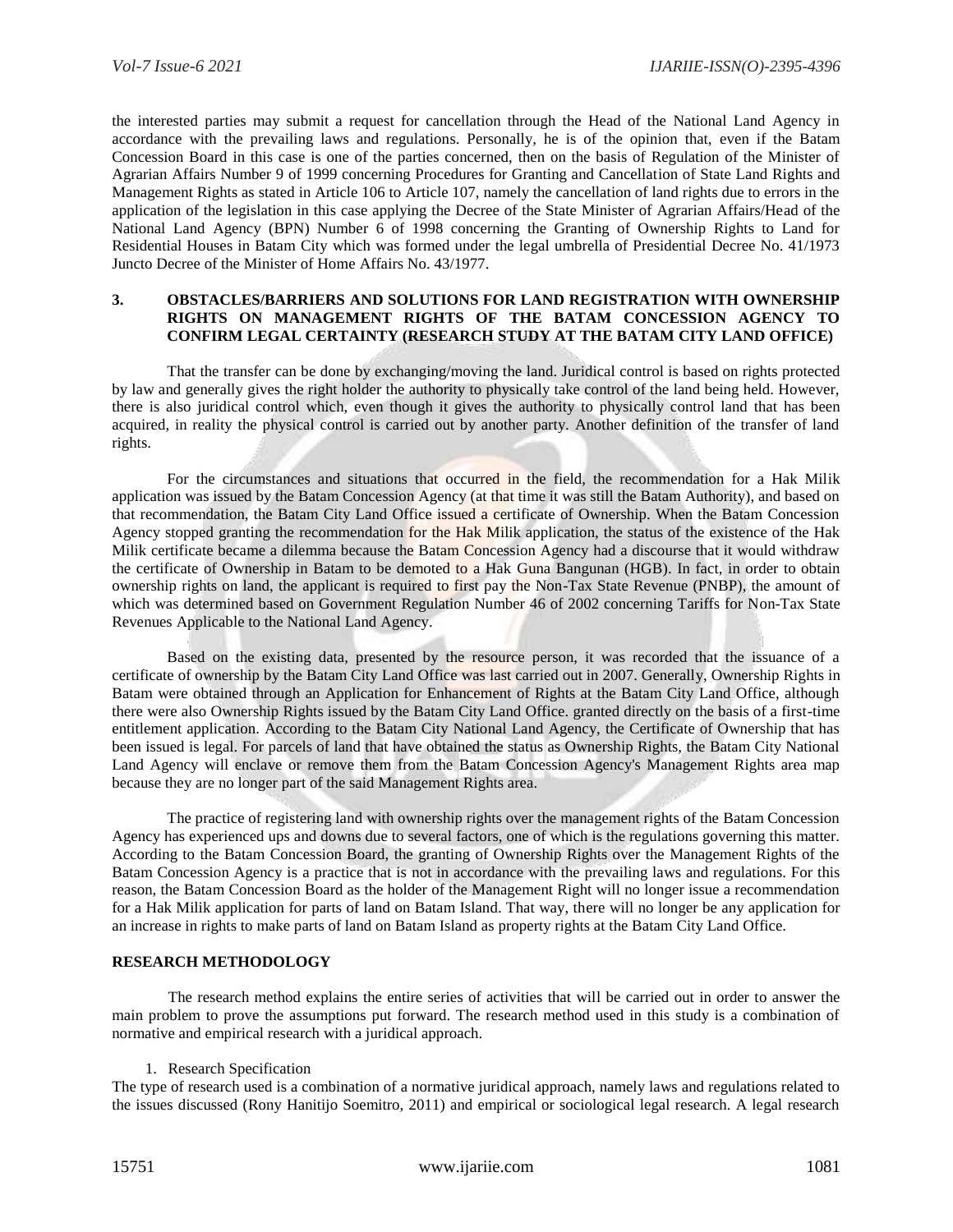that obtains data from primary data or data obtained directly from the community. The data obtained were analyzed by comparing the provisions that are normative (das sollen) with the reality (das sein) that occurs in society. (Indra Muklis Adnan, 2014)

2. Location and resource persons

This study took at the Batam City Land Agency Office.

3. Data Collection Techniques and Data Collection Tools

a. Document study, namely reviewing, reviewing and studying legal materials that are related to this research.

b. In order to complete the data, interviews were conducted, namely conducting direct questions and answers with research resource persons to obtain answers and a complete picture of the problems in this study.

c. List of questions, namely submitting a list of written questions openly to research sources about the problems in this research. In its form, a questionnaire must meet the following requirements:

1) the questions to be asked are easy to understand. At the time of research, an interviewer may not intervene, that is, he should not provide additional information to the respondent in explaining the intent of the question, so that the interviewer provides information on what the respondent should have answered, so that the respondent is no longer free to answer. therefore the question should be easy to understand.

2) the order of the questions must be such that they are easy to answer fairly.

3) the length of the question must be considered

4) the question must be able to get the expected answer (without having to affect the respondent). (Syamsul Arifin, 2012)

#### **Data Analysis**

The data analysis used in this research is descriptive qualitative, namely the data obtained from the research are presented descriptively and processed qualitatively with the following steps:

1. The data obtained from the research are classified according to the problems in the research.

2. The classification results are then systematized.

3. The data that has been systematized is then analyzed to be used as a basis for drawing conclusions.

The types of data used in this study are primary data and secondary data, namely:

a. Primary Data, is the main data obtained by researchers through interviews. The resource persons in this research are the parties involved in the registration of land rights of ownership over the management rights of the Batam Concession Agency to establish legal certainty (research study at the Batam City Land Office).

b. Secondary data, is data obtained from literature books that support the subject matter discussed. Secondary data besides books can also be in the form of theses, theses, dissertations, journals, newspapers, seminar papers and others.

The data is obtained through a literature study by taking into account the existing laws and regulations as well as through the opinions of scholars or legal experts. The secondary data consists of

1. Primary Legal Materials, namely binding legal materials, namely Laws.

2. Secondary Legal Materials, namely legal materials that explain primary legal materials, consisting of books (literature), articles or papers, both presented in print and electronic form, as well as expert opinions (doctrine) relating to the problem under study.

3. Tertiary legal materials, namely materials that provide instructions and explanations of primary legal materials and secondary legal materials, for example: dictionaries, encyclopedias, and so on.

## **CONCLUSIONS AND RECOMMENDATIONS CONCLUSIONS**

Legal arrangements for registration of land with ownership rights over the management rights of the Batam Concession Agency, on land that has not been certified at the Batam City Land Office, have generally been carried out in accordance with the procedures for the provisions of Government Regulation Number 24 of 1997 and its implementing regulations. That the principle of safety in the implementation of land registration and after the issuance of the certificate has been achieved in the form of a certificate product issued by the Batam City Land Office, there are no significant problems such as the existence of multiple certificates or fake certificates. The land registration system currently adopted by the Basic Agrarian Law and Government Regulation No. 24/1997 is a mixed system between a positive system and a negative system, in which all the advantages and disadvantages of the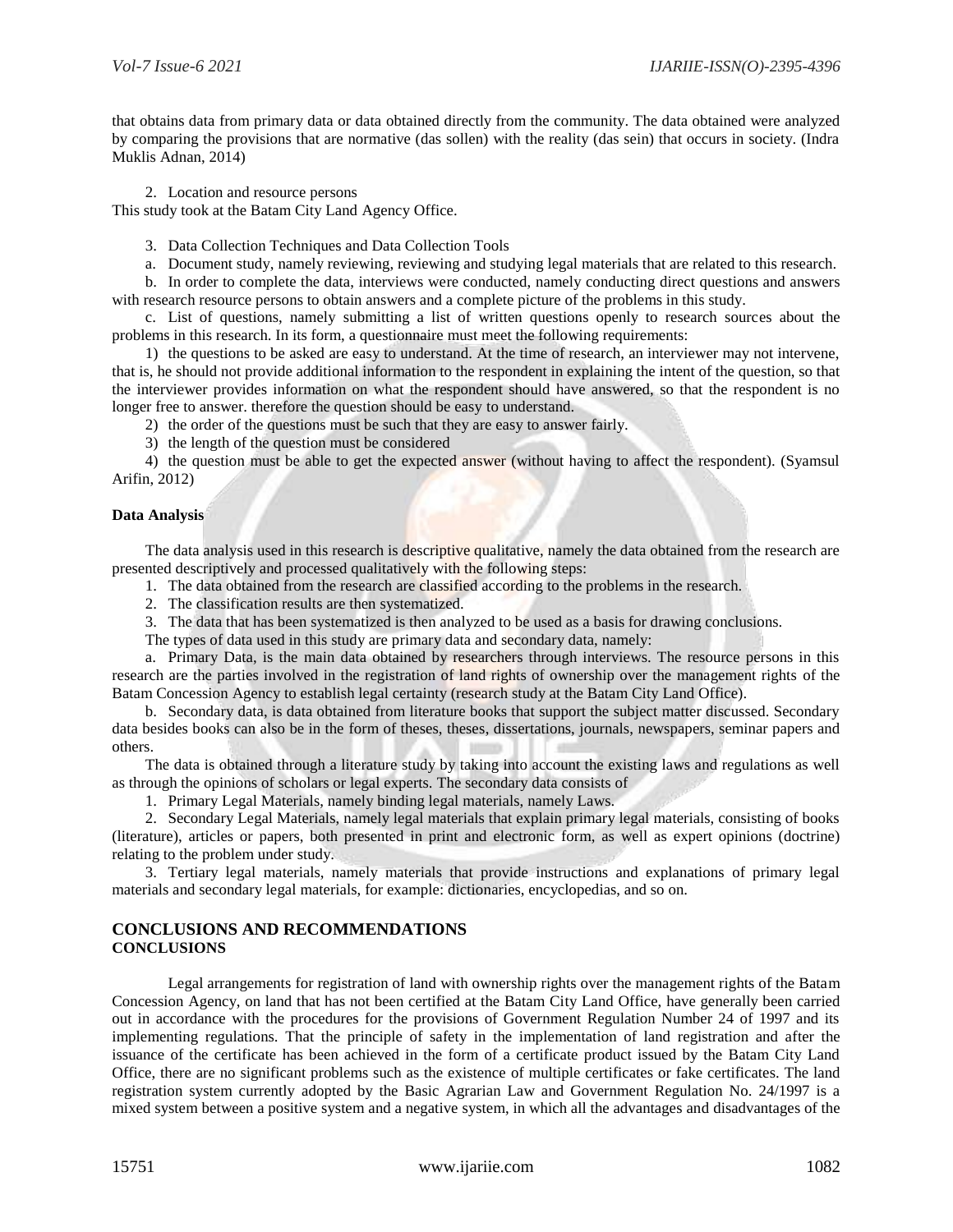negative system and the positive system have been closed. Such a system at the present time is very compatible with the conditions of our country, although it must be admitted that there is a need for improvements to be adapted to developments and progress.

Implementation of Land Registration of Ownership Rights on Management Rights of the Batam Concession Agency To Confirm Legal Certainty (Research Study at the Batam City Land Office), the land registration process carried out by the Batam City Land Office has been carried out properly, namely carried out by the Adjudication Committee has been carried out in accordance with the procedures mandated in Government Regulation Number 24 of 1997 concerning Land Registration.

Factors Constraints/Barriers and solutions for Land Registration of Ownership Rights on Management Rights of the Batam Concession Agency to Confirm Legal Certainty (Research Studies at the Batam City Land Office) are currently concerning the regulations governing the registration of Property Rights on Management Rights of the Batam Concession Agency the. According to the Batam Concession Agency as the holder of Management Rights, there is currently no/no laws and regulations that state that the Batam Concession Agency can provide land parcels on Batam Island with Ownership Rights. According to the understanding of the Batam Concession Agency, on the contrary, land parcels on Batam Island can only be given to third parties as Building Use Rights or Use Rights.

# **SUGESTION**

The Regency/City Land Office must further improve the performance of its duties to provide information to the public, both regarding land registration information and providing information on what requirements the applicant must have when applying for land registration, so that there are no obstacles in the application for registration. land due to incomplete terms and evidence.

The community is expected to actively participate in land registration activities in order to provide guarantees of legal certainty and protection to holders of land rights as stated in the Basic Agrarian Law and national development goals as well as for the realization of equitable distribution of land parcels throughout Indonesia in general. Batam City in particular.

It is necessary to optimize the working mechanism within the Land Office so that obstacles in the implementation of land registration can be minimized.

## **REFERENCES**

**A. Book**

- 1. Adrian Sutedi, Peralihan Hak Atas Tanah dan Pendaftarannya, Jakarta, 2013
- 2. Andi Hamzah, Hukum Pidana di Indonesia, Sinar Grafika, Jakarta, 2010
- 3. Abdul Ghour Anshori. Lembaga Kenotariatan Indonesia. UI Press. Jakarta, 2009.
- 4. Abdul Kadir Muhammad, Hukum Sengketa Bisnis, Penerbit. Rineka Citra, Jakarta, 2012.
- 5. Bambang Sunggono, Metode Penelitian Hukum, Penerbit. Raja Grafindo, Jakarta, 1997
- 6. Burhan Ashshofa, Metode Peneltian Hukum, Penerbit PT. Rineka Cipta. Jakarta, 2007.
- 7. Budiono, Herlin, Dasar Teknik Pembuatan Akta Notaris, Cetakan Ke I,: Penerbit PT. Citra Aditya Bakti-Bandung, 2013.
- 8. Endarto Judowinarso dan Darwin, BPHTB (Bea Perolehan Hak Atas Tanah dan Bangunan) dan PDRD (Pajak Daerah dan Retribusi Daerah), LembagaPengkajian Keuangan Publik dan Akuntansi Pemerintah (LPLPAP) Badan Pendidikan dan Pelatihan Keuangan, Jakarta, 2006
- 9. Frans Hendra Winarta, Hukum Penyelesaian Sengketa Arbitrase Nasional Indonesia dan Internasional, Sinar Grafika, Jakarta, 2012.
- 10. G.H.S.LumbanTobing,"Peraturan Jabatan Notaris",Erlangga,Jakarta. 1992.
- 11. Habib Adji, Hukum Notaris Indonesia Tafsir Tematik Terhadap Undang-Undang Nomor 30 Tahun 2014 Tentang Jabatan Notaris, PT. Refika Aditama, 2014.
- 12. Idham, Konsolidasi Tanah Perkotaan dalam Persfektif Otonomi Daerah Guna Meneguhkan Kedaulatan Rakyat dan Negara Berkesejahteraan, Alumni, Bandung, 2004, cetakan I, Edisi Pertama.